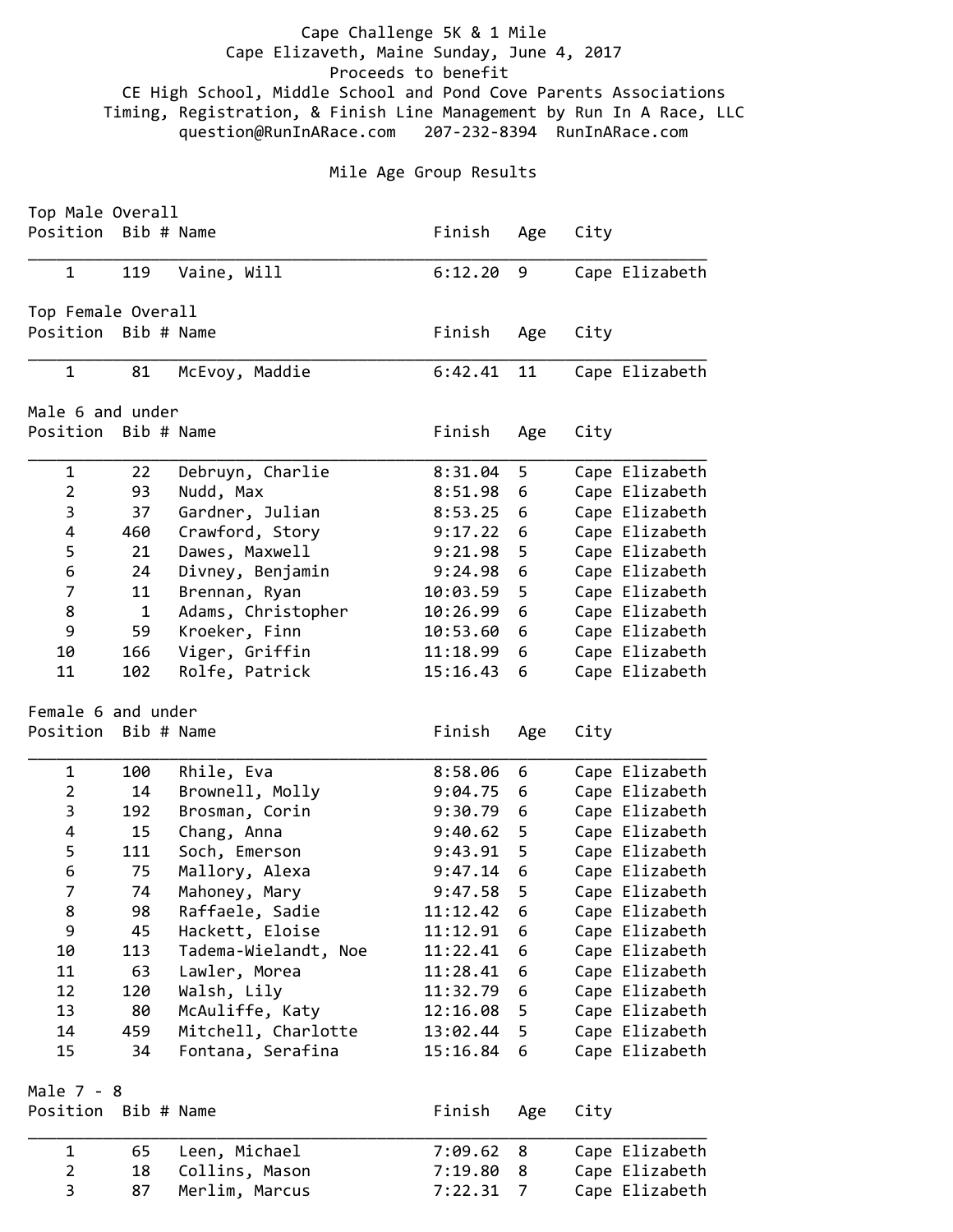| 4  | 78             | McAuliffe, Ben     | 7:28.21  | 8              | Cape Elizabeth |
|----|----------------|--------------------|----------|----------------|----------------|
| 5  | $\overline{2}$ | Backman, Max       | 7:33.62  | 8              | Cape Elizabeth |
| 6  | 56             | Kelley, Lochlan    | 7:40.57  | 8              | Cape Elizabeth |
| 7  | 156            | Northup, Elliot    | 7:40.79  | 8              | Cape Elizabeth |
| 8  | 51             | Harmon, Will       | 7:55.76  | 8              | Cape Elizabeth |
| 9  | 191            | Craig, Farley      | 8:00.04  | 7              | Cape Elizabeth |
| 10 | 43             | Gutner, Brody      | 8:02.85  | 7              | Cape Elizabeth |
| 11 | 116            | Tourangeau, Gabe   | 8:09.83  | 7              | Cape Elizabeth |
| 12 | 23             | Debruyn, Hayden    | 8:12.90  | 7              | Cape Elizabeth |
| 13 | 33             | Ferrey, Leo        | 8:38.63  | 7              | Cape Elizabeth |
| 14 | 164            | Fredericks, Scotty | 8:47.99  | 7              | Cape Elizabeth |
| 15 | 3              | Beauregard, Owen   | 8:49.63  | 8              | Cape Elizabeth |
| 16 | 107            | Shaw, Spencer      | 8:56.32  | 8              | Cape Elizabeth |
| 17 | 26             | Dyer-Payne, Chase  | 9:03.99  | 7              | Cape Elizabeth |
| 18 | 94             | Parker, Eric       | 9:06.00  | 7              | Cape Elizabeth |
| 19 | 168            | Gray, Joe          | 9:07.04  | 7              | Cape Elizabeth |
| 20 | 125            | Zintchenko, Alexa  | 9:22.97  | 7              | Cape Elizabeth |
| 21 | 35             | Fremont, Tobey     | 10:23.07 | 8              | Cape Elizabeth |
| 22 | 12             | Brennan, Teddy     | 11:00.56 | 8              | Cape Elizabeth |
| 23 | 57             | Ketcham, Finnegan  | 11:29.03 | 7              | Cape Elizabeth |
| 24 | 62             | Lawler, Duke       | 13:59.72 | 8              | Cape Elizabeth |
| 25 | 16             | Chang, Jonah       | 15:30.67 | $\overline{7}$ | Cape Elizabeth |

Female 7 ‐ 8

Position Bib # Name Finish Age City

| $\mathbf 1$    | 76         | Mallory, Noelle    | 7:26.32  | 8              | Cape Elizabeth |
|----------------|------------|--------------------|----------|----------------|----------------|
| $\overline{2}$ | 39         | Gaudrault, Claire  | 7:57.78  | 8              | Cape Elizabeth |
| 3              | 5          | Bodenski, Claire   | 8:00.68  | 8              | Cape Elizabeth |
| 4              | 89         | Miller, Addie      | 8:18.46  | 8              | Cape Elizabeth |
| 5              | 86         | McVeigh, Shyla     | 8:19.51  | 8              | Cape Elizabeth |
| 6              | 44         | Gutner, Lila       | 8:23.47  | $\overline{7}$ | Cape Elizabeth |
| $\overline{7}$ | 70         | Leopold, Alexandra | 8:34.76  | $\overline{7}$ | Cape Elizabeth |
| 8              | 103        | Rosu-myles, Lila   | 8:36.53  | $\overline{7}$ | Cape Elizabeth |
| 9              | 99         | Reeves, Ella       | 8:43.82  | 8              | Cape Elizabeth |
| 10             | 20         | Dawes, Maisyn      | 8:58.65  | $\overline{7}$ | Cape Elizabeth |
| 11             | 29         | Estes, Sophie      | 9:07.92  | $\overline{7}$ | Cape Elizabeth |
| 12             | 180        | Govind, Azara      | 9:22.96  | $\overline{7}$ | Cape Elizabeth |
| 13             | 68         | Leonhirth, Avery   | 9:23.58  | $\overline{7}$ | Cape Elizabeth |
| 14             | 32         | Faulkner, Lela     | 9:30.08  | $\overline{7}$ | Cape Elizabeth |
| 15             | 17         | Closson, Julia     | 9:39.29  | $\overline{7}$ | Cape Elizabeth |
| 16             | 13         | Briman, Mia        | 9:43.00  | $\overline{7}$ | Cape Elizabeth |
| 17             | 47         | Halter, Katie      | 9:45.65  | $\overline{7}$ | Cape Elizabeth |
| 18             | 60         | Kuhrt, Liisi       | 10:01.83 | $\overline{7}$ | Cape Elizabeth |
| 19             | 27         | Eaton, Caitlyn     | 10:02.12 | $\overline{7}$ | Cape Elizabeth |
| 20             | 73         | Lu, Wenshin        | 10:16.69 | 8              | Cape Elizabeth |
| 21             | 61         | Law, Kelsie        | 10:16.99 | $\overline{7}$ | Cape Elizabeth |
| 22             | 71         | Litton, Isla       | 10:17.03 | $\overline{7}$ | Cape Elizabeth |
| 23             | 193        | Craig, Kaia        | 10:32.10 | 8              | Cape Elizabeth |
| 24             | 91         | Moore, Willa       | 10:45.24 | $\overline{7}$ | Cape Elizabeth |
| 25             | 58         | Kroeker, Caitlin   | 10:53.08 | 8              | Cape Elizabeth |
| 26             | 28         | Eaton, Violet      | 10:59.69 | 8              | Cape Elizabeth |
| 27             | 109        | Sinclair, Ashley   | 11:07.68 | 7              | Cape Elizabeth |
| 28             | 121        | Walsh, Liv         | 11:43.44 | 8              | Cape Elizabeth |
|                |            |                    |          |                |                |
| Male 9 - 10    |            |                    |          |                |                |
| Position       | Bib # Name |                    | Finish   | Age            | City           |
| $\mathbf{1}$   | 85         | McVeigh, Logan     | 6:21.45  | 10             | Cape Elizabeth |
|                |            |                    |          |                |                |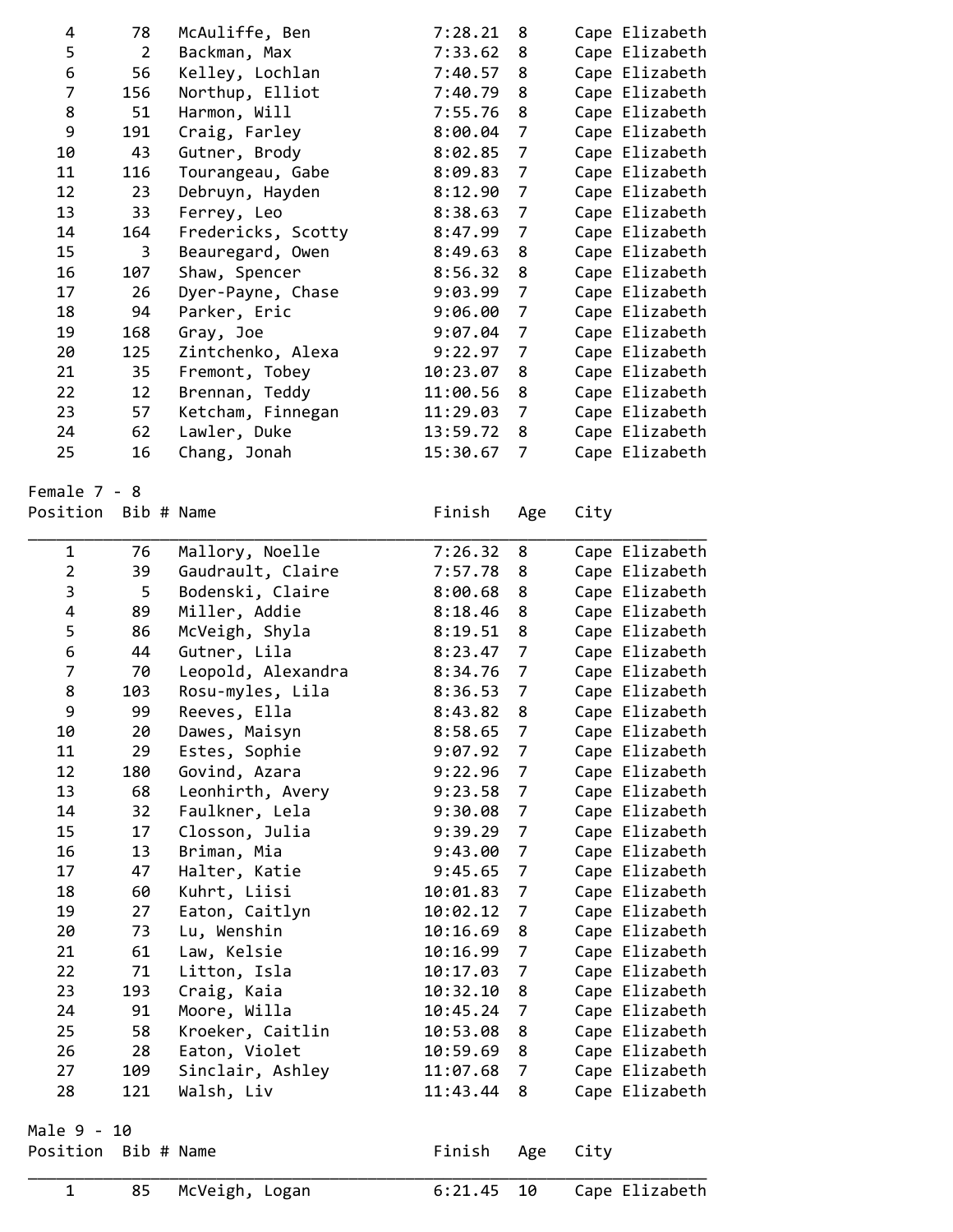| $\overline{2}$      | 104        | Rosu-myles, Sam     | 6:30.08  | 9   | Cape Elizabeth |
|---------------------|------------|---------------------|----------|-----|----------------|
| 3                   | 69         | Leonhirth, Cameron  | 6:38.04  | 10  | Cape Elizabeth |
| 4                   | 165        | Walter, Eli         | 7:07.33  | 10  | Cape Elizabeth |
| 5                   | 90         | Monson, Porter      | 7:15.38  | 9   | Cape Elizabeth |
| 6                   | 163        | Fredericks, Tim     | 7:17.47  | 9   | Cape Elizabeth |
| 7                   | 88         | Merriam, Oliver     | 7:33.65  | 9   | Cape Elizabeth |
| 8                   | 110        | Sinclair, Zach      | 7:50.97  | 9   | Cape Elizabeth |
| 9                   | 112        | Sparks, Josiah      | 8:07.64  | 10  | Cape Elizabeth |
| 10                  | 105        | Scifres, Declan     | 8:33.37  | 10  | Cape Elizabeth |
| 11                  | 31         | Faulkner, August    | 9:03.52  | 9   | Cape Elizabeth |
| 12                  | 114        | Thorne, Alec        | 9:04.28  | 9   | Cape Elizabeth |
| 13                  | 72         | Lu, Wendell         | 9:06.70  | 10  | Cape Elizabeth |
|                     | 19         |                     |          |     | Cape Elizabeth |
| 14                  |            | Connolly, Ian       | 10:43.89 | 9   |                |
| 15                  | 448        | Gray, Will          | 11:31.28 | 9   | Cape Elizabeth |
| Female 9 - 10       |            |                     |          |     |                |
| Position Bib # Name |            |                     | Finish   | Age | City           |
| $\mathbf{1}$        | 66         | Lench, Gillian      | 7:04.53  | 9   | Cape Elizabeth |
| $\overline{2}$      | 101        | Rickman, Piper      | 7:43.86  | 10  | Cape Elizabeth |
| 3                   | 40         | Gorman, Hailey      | 7:51.51  | 9   | Cape Elizabeth |
| 4                   | 53         | Hetrick, Kate       | 7:51.67  | 9   | Cape Elizabeth |
| 5                   | 38         | Gardner, Sloan      | 8:01.53  | 9   | Cape Elizabeth |
| 6                   | 187        | Altenburg, Phoebe   | 8:24.51  | 10  | Cape Elizabeth |
| $\overline{7}$      | 123        | Young, Addison      | 8:41.54  | 9   | Cape Elizabeth |
| 8                   | 431        | Adams, Elizabeth    | 8:51.91  | 9   | Cape Elizabeth |
| 9                   | 64         | Lee, Caitlin        | 8:55.20  | 9   | Cape Elizabeth |
| 10                  | 445        | Closson, Annabelle  | 9:05.30  | 9   | Cape Elizabeth |
| 11                  | 10         | Brennan, Kayla      | 9:59.24  | 9   | Cape Elizabeth |
| 12                  | 115        | Tourangeau, Celeste | 10:31.69 | 9   | Cape Elizabeth |
| 13                  | 84         | McKimmy, Maegan     | 10:48.93 | 10  | Cape Elizabeth |
| 14                  | 42         | Gustafson, Matilda  | 10:57.58 | 9   | Cape Elizabeth |
| 15                  | 50         | Hansen, Madeleine   | 11:01.62 | 10  | Cape Elizabeth |
|                     |            |                     |          |     |                |
| Male 11 - 12        |            |                     |          |     |                |
| Position            | Bib # Name |                     | Finish   | Age | City           |
| 1                   | 92         | Mosher, Tate        | 7:45.54  | 11  | Cape Elizabeth |
| $\overline{2}$      | 315        | Lench, Joshua       | 7:47.47  | 12  | Cape Elizabeth |
| 3                   | 95         | Perruzzi, Andrew    | 8:27.98  | 11  | Cape Elizabeth |
| 4                   | 41         | Gray, Tommy         | 8:40.89  | 12  | Cape Elizabeth |
| 5                   | 52         | Hart, Saga          | 11:08.79 | 11  | Cape Elizabeth |
| Female 11 - 12      |            |                     |          |     |                |
| Position            | Bib # Name |                     | Finish   | Age | City           |
|                     |            |                     |          |     |                |
| $\mathbf 1$         | 97         | Pivirotto, Diana    | 6:49.70  | 12  | Cape Elizabeth |
| $\overline{2}$      | 108        | Simopoulos, Madalyn | 6:58.56  | 12  | Cape Elizabeth |
| 3                   | 82         | McEvoy, Mimi        | 7:17.08  | 11  | Cape Elizabeth |
| 4                   | 9          | Brennan, Brooke     | 8:00.74  | 11  | Cape Elizabeth |
| 5                   | 4          | Berman, Lucy        | 8:04.97  | 11  | Cape Elizabeth |
| 6                   | 46         | Halter, Emma        | 9:45.97  | 11  | Cape Elizabeth |
| Male 13 and above   |            |                     |          |     |                |
| Position Bib # Name |            |                     | Finish   | Age | City           |
|                     |            |                     |          |     |                |
| 1                   | 117        | Tourangeau, Matthew | 8:50.86  | 52  | Cape Elizabeth |
| $\overline{2}$      | 79         | McAuliffe, Jim      | 8:58.67  | 44  | Cape Elizabeth |
| 3                   | 456        | Brennan, Gic        | 11:01.36 | 51  | Cape Elizabeth |